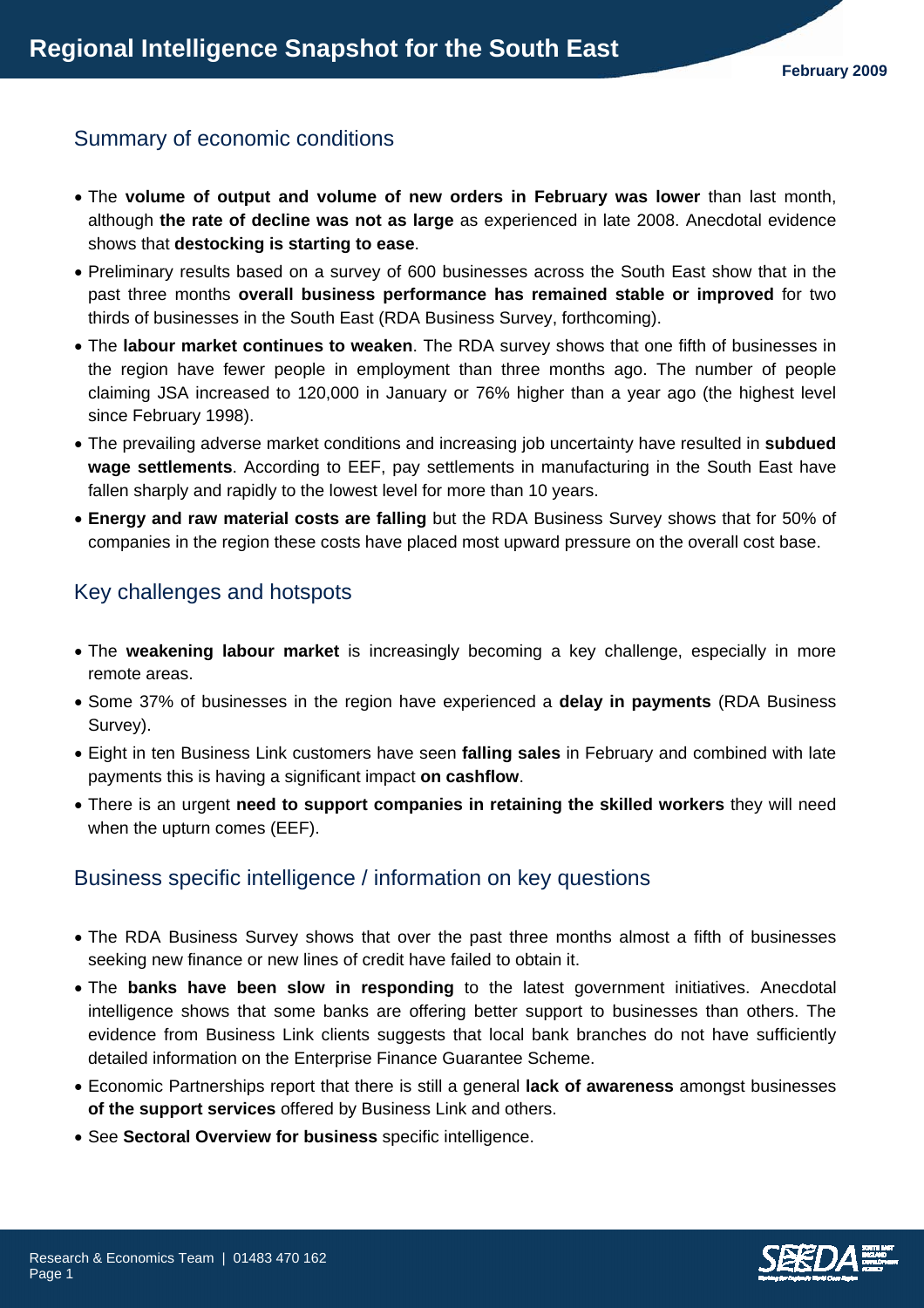### Sectoral Overview

Most sectors have experienced adverse conditions in February 2008, but February was a particularly bad month for manufacturing and transport related activities (automotive manufacturing, air and water transport).

**Manufacturing:** EEF, the manufacturers' organisation, reports that manufacturers across the South East are feeling the full effect of the UK recession and the slowdown in the global economy. Markets at home are continuing to show a decline and the global slowdown is preventing the weaker pound providing a significant boost to export orders. 60% of respondents from the business trends survey in the South East conducted by EEF report a reduction in total output and 69% say total new orders are down. The current market conditions and the liquidity squeeze are having a significant impact on investment decisions with almost 60% of manufacturers reducing capital expenditure. Anecdotal evidence shows that the practice of putting staff on a three or four day week is spreading amongst manufacturing firms in the South East, but the latest administrative data also shows a significant number of redundancy notifications in manufacturing. There were almost 1,800 redundancy notifications in manufacturing in the South East in February 2008 or almost a third of the total.

February was a particularly bad month for the automotive sector in the region with a large number of redundancy notifications as companies consolidate their operations in the face of a sharp fall in demand and pressure to reduce costs. Companies in the supply chain of automotive manufacturers are very pessimistic about the next few months and in many cases are already shedding jobs. Business specific intelligence shows that the **BMW** Mini car plant near Oxford has moved production from three shifts to two with the loss of 850 temporary jobs. Another major car producer in the region, **Ford**, is to shed up to 500 jobs at its Transit van plant in Southampton by May, and a further 350 jobs will be lost at sites throughout the country. **Renault F1** is planning to shed up to 60 staff at its motor racing headquarters in Enstone, Oxfordshire.

Metals & engineering and printing manufacturers have also been affected significantly over the past month. **Lymington Precision Engineers** is to shed up to 50 staff at its engineering base in Hampshire and **BGP** is shedding up to 57 staff at its printing business in Bicester, Oxfordshire.

However, the business specific intelligence also reports some positive news amongst manufacturing firms in the region. For example, **McLaren Group**, based in Woking is planning to invest up to £250m in the production of 1,000 luxury sports cars a year by 2011, which could lead to the development of a new production plant in the UK and the creation of up to 400 jobs. **Managed Support Services**, a Woking based engineering firm is raising £5.7m in a share placing to fund the expansion of its air conditioning business.

Given the speed and scale with which the UK and global downturn has hit manufacturing, firms are extremely pessimistic about the next three months.

**Retail:** Anecdotal evidence shows that footfall in many town centres is still holding up (driven in part by deep discounting), but the number of vacant units is increasing as a result of the closure of national chains like Woolworths and Zavvi. Large retail grocery stores (Tesco, Sainsbury's, Asda) are reporting higher turnover and are planning the creation of thousands of jobs across the country. **Tesco** is opening a new store in Hungerford, with the creation of 50-60 jobs, while **Waitrose** is to expand its headquarters in Bracknell. Some smaller retailers are making redundancies, although some shops are benefiting from the closure of Woolworths. High-end and luxury retailers continue to struggle, and fashion retailers are facing difficult trading conditions. There have been a number of job losses in firms selling household goods: **B&Q** is shedding 80 jobs in Hampshire; the Kent-based **Land of Leather** has gone into administration, and **ProCook**, a kitchenware company, is closing 18 stores across the country, including one in Chatham.

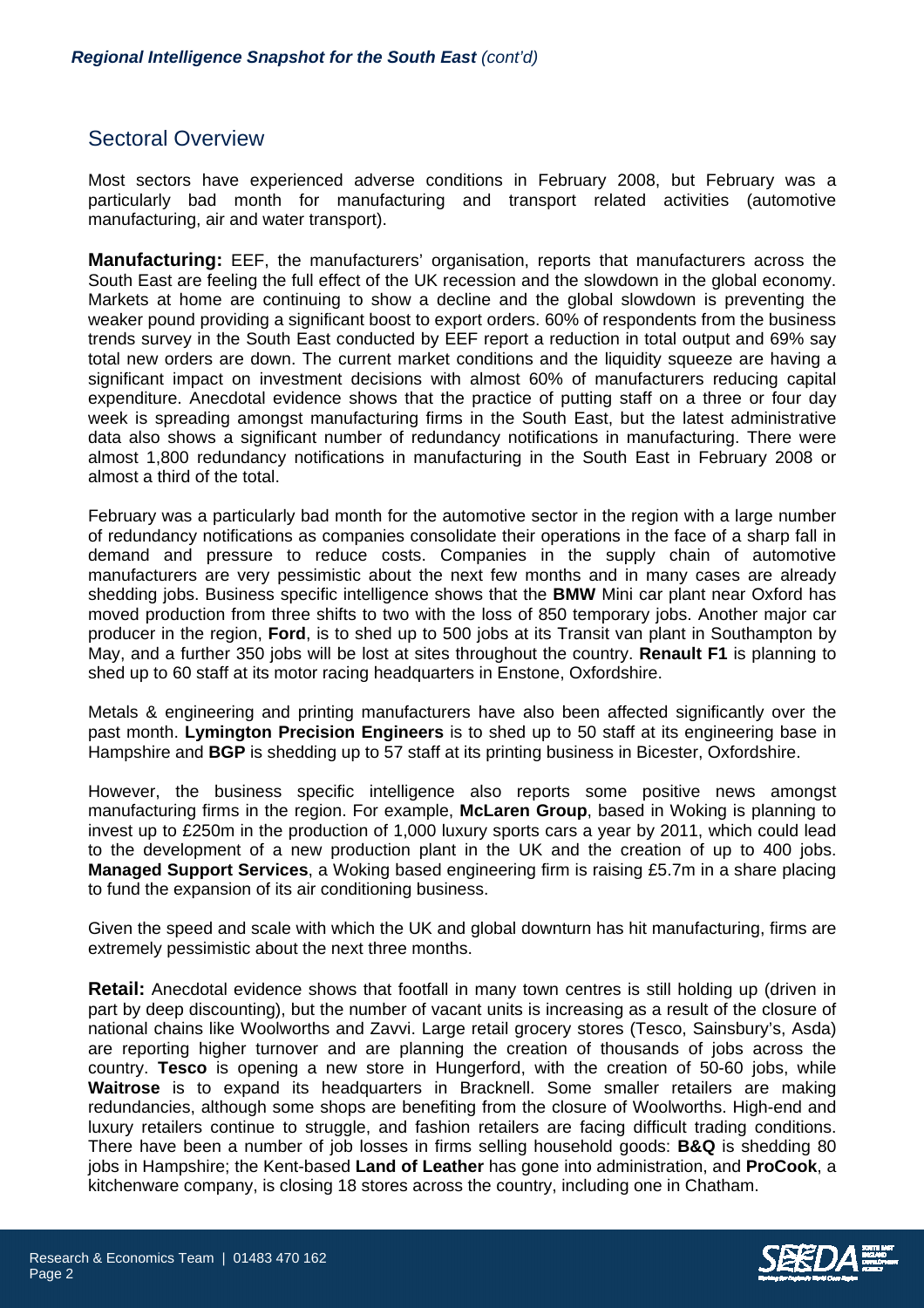### *Regional Intelligence Snapshot for the South East (cont'd)*

Small independent shops are increasingly finding it difficult to compete with the discounts offered by large chains.

**Transport**: There is a mixed picture in this sector, with some significant redundancies announced, as well as plans to add new passenger routes and services by air, rail and sea. Significant redundancies have been announced in the passenger transport sector in the past month, including 600 job losses at Crawley-based **Virgin Atlantic**, 650 jobs at **SeaFrance** (operating ferries between Dover and Calais), and a further 180 job losses at **South West Trains**. The recession does not appear to be affecting the SME market (i.e. coach, taxi and private hire, independent bus operators) so far. However, many small to medium sized coach operators run on a very tight budget and as people travel less in the UK/Europe for holidays and excursions they could well be affected. Similarly, sole traders and the self employed in the taxi and private hire industry may be affected in 2009 as people look to cut down on 'luxuries' like cabs and use public transport instead. On the positive side, new ferry routes from Dover to Boulogne and Dieppe have been announced by the Portsmouth-based **LD Lines**, with the creation of up to 100 jobs, while **Aer Lingus** is to launch eight new routes from Gatwick Airport to the European mainland, with the creation of more than 160 jobs.

**Financial services:** There is a concern over the availability of working capital for businesses within the financial services sector in the region. Investment intentions remain low, with many businesses seeking to prolong the life of assets. Prolonged uncertainty within the financial markets is expected to lead to further 'restructuring' within the sector over the coming months. In Surrey, the greatest effect has been on residents who work in City firms, but major restructuring in Surreybased firms is expected in the coming months. **Legal & General** is planning to shed up to 450 of the 8,500 jobs at its insurance offices, including one in Kingswood in Surrey.

**Business services:** Anecdotal evidence points to a significant number of legal and accountancy firms shedding jobs, due to problems in attracting new business and the failure of existing clients. A number of SMEs in IT, sales and marketing, management consultancy and employment agencies are reporting difficulties securing contracts, retaining staff and maintaining cashflow.

**Construction / property:** The level of activity within the sector remains depressed with little sign of improvement. According to SEEDA/CBRE Monthly Commercial Development Snapshot, projects in the pipeline are moving along but with more delays, particularly because of liquidity constraints. For example the developer **Hammerson** has postponed the £100 million plans for the extension of the West Quay shopping complex in Southampton. Construction costs in the region are down by around 10% and 15% further up the country and are expected to decline by around 7.5% in 2009. Firms are focused on trying to offload existing stock while avoiding making a loss. SECBE points out that residential prospects remain particularly grim – the residential index is 44% lower than a year ago – and maps out an extremely difficult year ahead particularly for the private housing sector. **Oakdene Homes** (based in Reigate, Surrey) has gone into administration after seeing its base business in the house building sector collapse.

Firms in commercial property are finding it challenging to maintain cashflow and cope with a reduction in capital values. SMEs in the construction and property supply chain are facing significant challenges (e.g. architects, small building/property maintenance firms, plumbers, electricians, house removals). Falling sales and a reduction in new enquiries is making it difficult to retain staff and maintain cash flow. According to Berkshire Economic Strategy Board a large number of SMEs in Berkshire are struggling to remain solvent.

**Creative and cultural sector:** Some projects relying on private sector funding are under threat as this funding is cut or withdrawn as a result of the downturn. For example, the developer of a major arts sector project in Southampton has gone bankrupt, putting the project under threat. The change in the treatment of empty buildings for business rates is jeopardizing their use for local arts activity. Printing companies are struggling with falling sales, and some are laying off staff, although

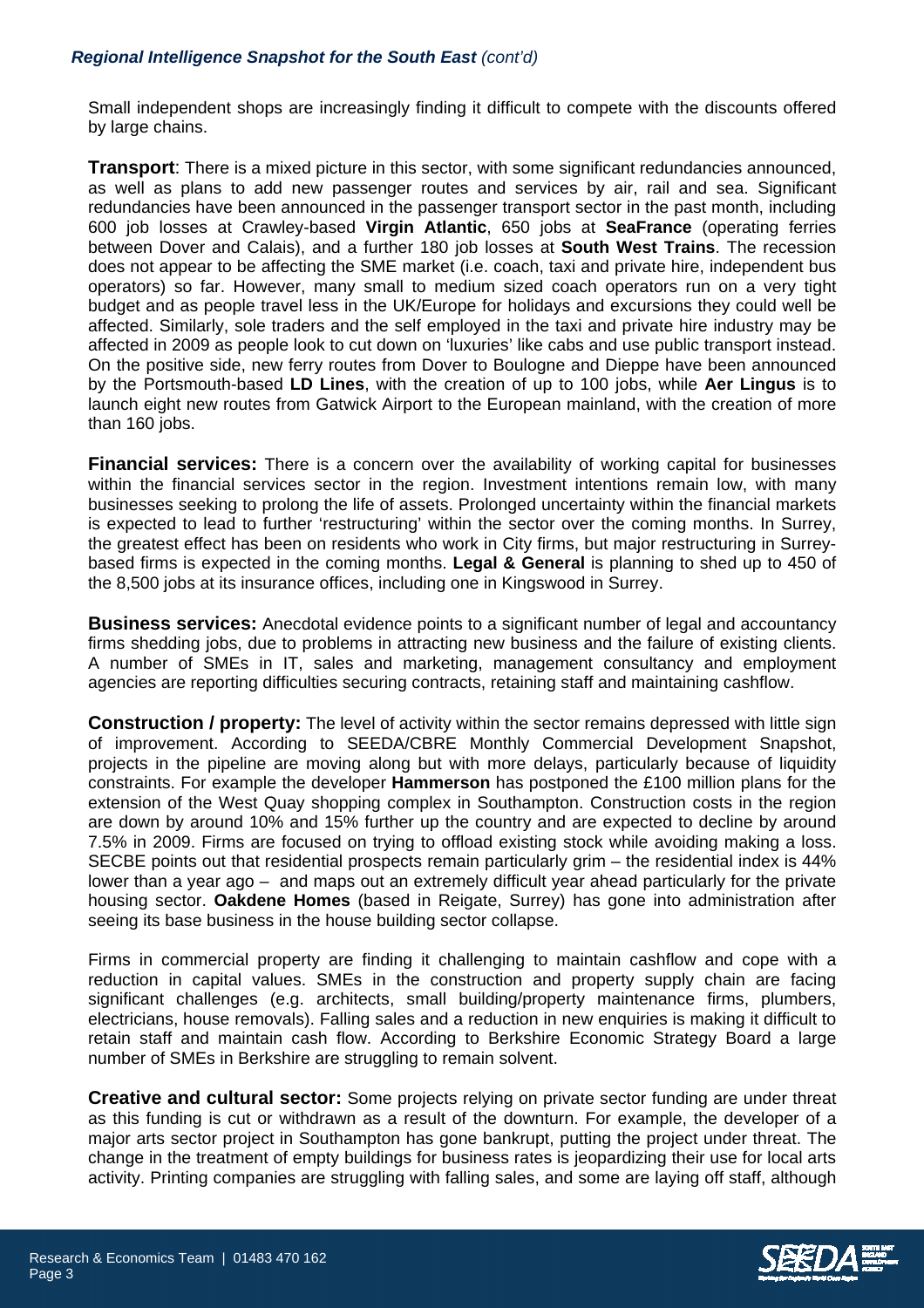#### *Regional Intelligence Snapshot for the South East (cont'd)*

others are benefiting from strong year-end demand from the public sector. Some corporate clients are looking for discounts, leading to cashflow problems for small firms in the creative industries. A video editing and production company in Surrey reports picking up some good contracts from London companies that would normally use more expensive London firms.

**Leisure and tourism:** Although enquiries have fallen, hotel room bookings are generally holding up relatively well, partly due to hotels cutting rates to attract business. Business customers are more cost-conscious – looking for discounts and 'better value' accommodation and catering options. As a result, lower-priced attractions and accommodation are faring much better than the luxury end of the market. **Holiday Inn** in Woking is looking to expand by adding an extra 67 bedrooms to its hotel. Many pubs and restaurants are struggling, so are using discounts or special offers and/or diversifying (eg. offering business meeting facilities). **AWT Restaurants** based in Windsor has gone into administration with the closure of six outlets in London and the South East and the loss of 60 jobs. Local tourist boards are expecting an increase in visitors once the Spring arrives (there is evidence of greatly increased traffic on the Visit Surrey website, for example).

**Marine**: Volume of output is flat compared to January but the sector is experiencing an increasingly difficult environment with lower volumes of domestic and export orders in February. Some sectors are selling into long-lead markets and are not yet seeing significant declines in output, though these are expected in future. Most of these companies are seeing reductions in order books as future orders are cut back or cancelled. The leisure marine sector and shipping sectors are suffering now as discretionary retail spending and freight demand fall. **SeaFrance**, the operator of cross-Channel ferries between Dover and Calais, is to reduce the size of its fleet and shed about 650 jobs, while **Coastal Bulk Shipping**, the Kent-based freight firm with 90 staff, has gone into administration. Some marine sectors such as commercial workboats are seeing their market grow, and this is providing some welcome scope for new employment and redeployment of skills. Exporting companies (most of the industry) are generally seeing an increase in profit margins due to a favourable exchange rate, except where trading conditions demand price reductions.

Companies suffering drops in output are facing cash flow risks and lack of availability of bank lending is a serious problem. In some cases companies are seeking to mothball part of their production capacity. Leisure marine boat and yacht construction, and their supply chains, particularly at the lower end of the market are facing tough trading conditions. In shipping, a drop in freight demand is driving down freight rates, and operators are mothballing vessels wherever possible.

Business specific intelligence shows that recent arrival **Palmer Johnson** is continuing to build up its workforce, focusing on highly-skilled metalworkers. The workload for the UK's carriers is a positive sign for many companies.

**Environmental technologies:** A survey conducted by Envirobusiness on companies working in the energy technologies, environmental consulting or recycling or materials management areas in the South East revealed that 43% of businesses expect to have lower profits in 2009 than what was projected initially. Regarding cashflow position and relationships with banks, more than 30% responded that they have never been offered an overdraft facility and nearly 50% reported that they have never been offered short term or longer term loans to support their businesses. Moreover, 20% of respondents reported that their overdraft facility has either been reduced or removed altogether. Some companies in this sector are reporting positive news, however. **Centrica Leasing**, the Windsor-based energy provider has won government permission to build a 1,020MW gas turbine power station at King's Lynn, while the Ministry of Defence is planning to build an energy-from-waste plant at the naval base in Portsmouth, in order to cut energy bills and supply electricity to ships.

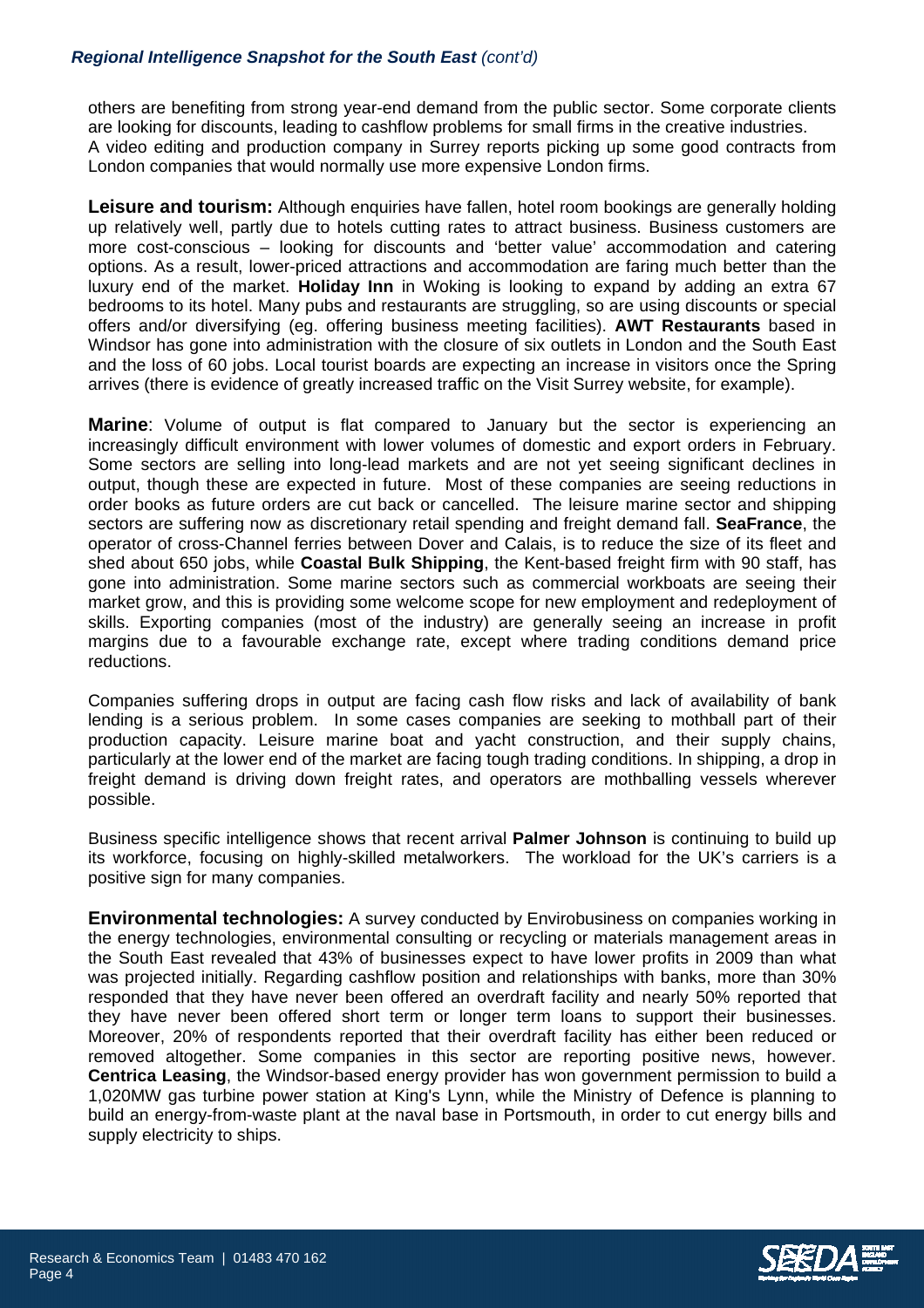### *Regional Intelligence Snapshot for the South East (cont'd)*

**Agriculture / Rural:** A key challenge for small producers is the extension of payment terms by customers. Producers who supply supermarkets are being paid on time but are still being pressured to lower prices. Rural businesses are having difficulty increasing overdraft limits with their banks, but there is no evidence of overdrafts being reduced. Seasonal businesses are experiencing severe cashflow problems because of their inability to access finance.

Investment decisions by land-based businesses are now seen as increasingly risky because it is difficult to forecast future growth. The lower pound is having a detrimental impact on some firms as they struggle to control the cost of imported inputs. Increasing numbers of empty shops have been reported in market towns (e.g. Dorking, Banbury) and according to Kent Rural Board there is anecdotal evidence of a 10-15% drop in turnover for rural shops in Kent. BERR and RDAs are putting in place a mechanism to ensure effective 'rural-proofing' of the regional state of the economy reports that RDAs have been commissioned to produce by the National Economic Council.

**Public sector:** is generally performing better than any other part of the economy. Internal staffing reviews are being undertaken in a number of local authorities, as they face the twin challenges of reduced car parking and business rate receipts and reduced income from investments and falling interest rates. Jobs are at risk at a number of local authorities, including Buckinghamshire, Slough and Ashford. On the other hand, extra staff have been recruited to Jobcentre Plus, who are considering opening on Saturdays to cope with demand.

**Redundancy Notifications:** According to HR1 data, more than 5,400 redundancies were announcedin the South East in February 2009, which is some 11% fewer than in January.<sup>1</sup>

Relative to their share of regional employment, manufacturing and transport related activities have seen the greatest increase in redundancy notifications over the past month. These two sectors accounted for almost half of all redundancy notifications, with manufacturing alone accounting for almost a third of all redundancy notifications in the South East over the past month. Telecommunications and other business activities have also recorded an increase in redundancies above their share of regional employment.

Hampshire and West Sussex recorded disproportionately more redundancy notifications than other sub-regions. For example, almost a third of all redundancies notified via HR1s in the past month were recorded in Hampshire, yet Hampshire accounts for one fifth of employment within the South East. West Sussex, which accounts for less than one tenth of employment within the South East accounted for more than a fifth of all redundancy notifications in the region.

With one in six redundancy notifications, Crawley, relative to its share of regional employment, was affected by redundancies disproportionately more than other urban areas, followed by Southampton (one in ten redundancy notifications). Milton Keynes, Hook and High Wycombe were also affected disproportionately more than other urban areas.

Over the past month there was an increase in the proportion of redundancy notifications in the South East due to lower demand. In February 2009 almost two thirds of all redundancy notifications in the South East were entirely or partially caused by lower demand against more than half in January and less than half in December 2008.

In Hampshire and Oxfordshire lower demand accounted for around three quarters of all redundancy notifications. More than half of the redundancy notifications in West Sussex and Surrey were caused by lower demand.

<span id="page-4-0"></span> $\frac{1}{1}$  Note that this data only captures redundancies of more than 20 employees; some of the job losses are not scheduled to take place until later in 2009; and in some cases the redundancies are happening in another region but are registered in the South East because it is home to the company's headquarters.